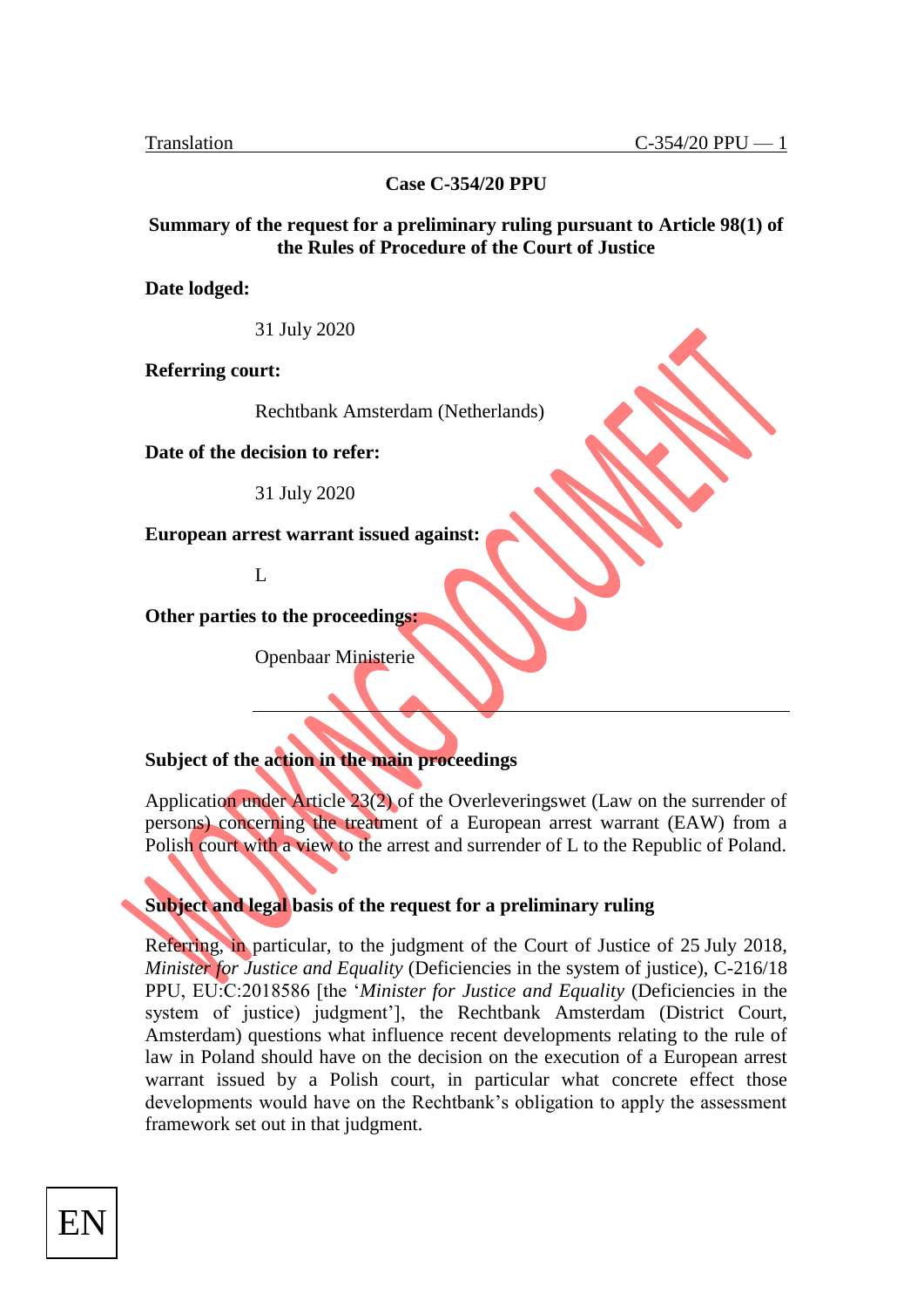# **Questions referred**

1. Do Framework Decision 2002/584/JHA, the second paragraph of Article 19(1) TEU and/or the second paragraph of Article 47 of the Charter indeed preclude the executing judicial authority from executing an EAW issued by a court where the national legislation of the issuing Member State has been amended after that EAW was issued such that the court no longer meets the requirements of effective or actual judicial protection since that legislation no longer guarantees the independence of that court?

2. Do Framework Decision 2002/584/JHA and the second paragraph of Article 47 of the Charter indeed preclude the executing judicial authority from executing an EAW when it has established that there is a real risk in the issuing Member State of breach of the fundamental right to an independent tribunal for any suspected person — and thus also for the requested person — irrespective of which courts of that Member State have jurisdiction over the proceedings to which the requested person will be subject and irrespective of the requested person's personal situation, the nature of the offence for which he is being prosecuted and the factual context that forms the basis of the EAW, where that real risk is connected with the fact that the courts of the issuing Member State are no longer independent on account of systemic and generalised deficiencies?

3. Do Framework Decision 2002/584/JHA and the second paragraph of Article 47 of the Charter indeed preclude the executing judicial authority from executing an EAW when it has established that:

– there is a real risk in the issuing Member State of breach of the fundamental right to a fair trial for any suspected person, where that risk is connected with systemic and generalised deficiencies relating to the independence of that Member State's judiciary,

those systemic and generalised deficiencies are therefore not only liable to have negative consequences, but actually do have such consequences for the courts of that Member State with jurisdiction over the proceedings to which the requested person will be subject, and

there are therefore serious and factual grounds to believe that the requested person runs a real risk of breach of his fundamental right to an independent tribunal and, therefore, of the essence of his fundamental right to a fair trial,

even if, aside from those systemic and generalised deficiencies, the requested person has not expressed any specific concerns, and even if the requested person's personal situation, the nature of the offences for which he is being prosecuted and the context that forms the basis of the EAW, aside from those systemic and generalised deficiencies, do not give rise to fears that the executive and/or legislature will exert concrete pressure on or influence his trial?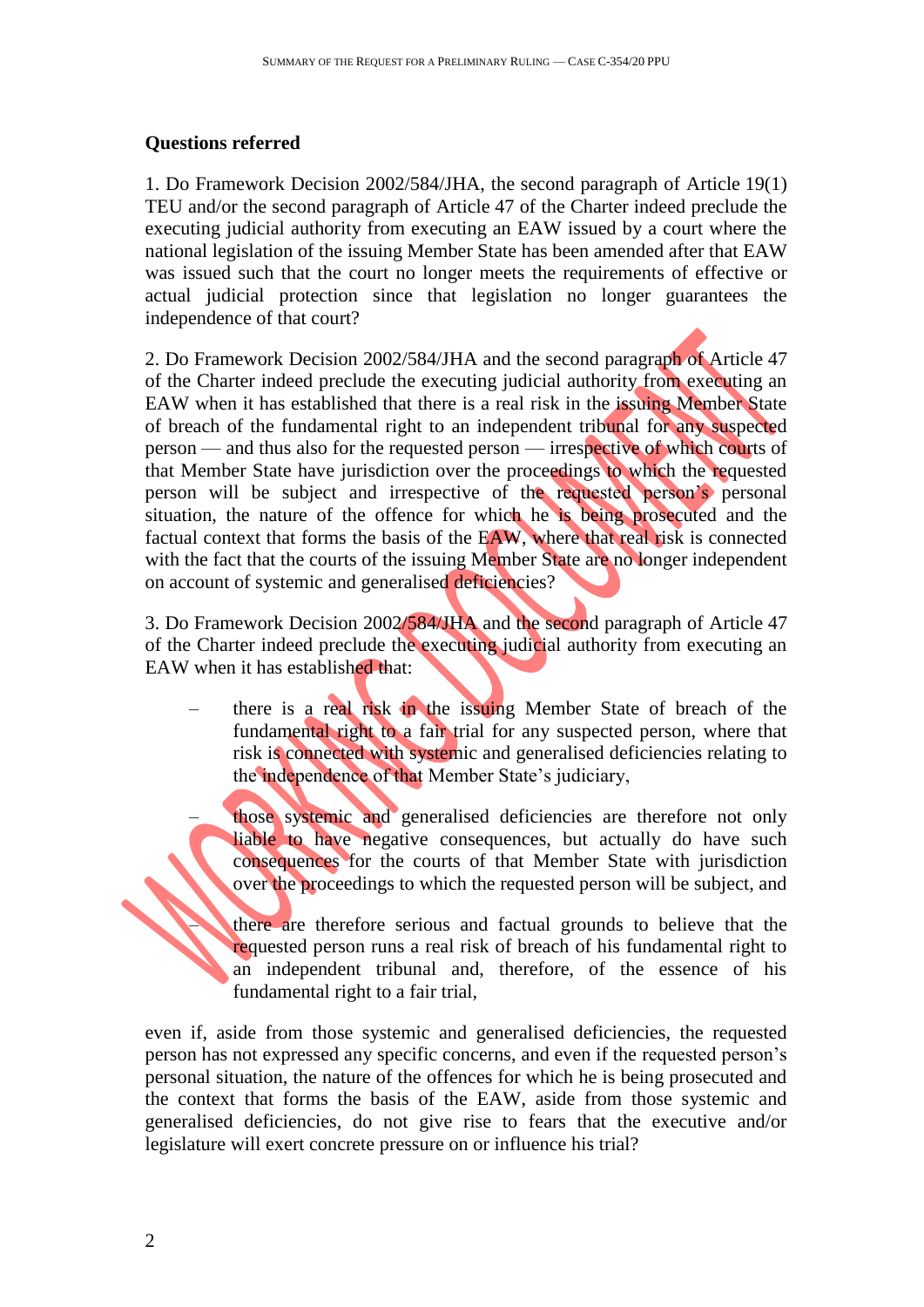## **Provisions of EU cited**

Treaty on European Union: Article 19(1)

Charter of Fundamental Right of the European Union: Article 47, second paragraph

Council Framework Decision 2002/584/JHA of 13 June 2002 on the European arrest warrant and the surrender procedures between Member States (OJ 2002 L 190, p. 1), as amended by Framework Decision 2009/299/JHA (OJ 2009 L 81, p. 24): Articles 1, 3 to 5 and 6

# **Provisions of national law cited**

Wet van 29 april 2004 tot implementatie van het kaderbesluit van de Raad van de Europese Unie betreffende het Europees aanhoudingsbevel en de procedures van overlevering tussen de lidstaten van de Europese Unie (Overleveringswet) (Law of 29 April 2004 implementing the Framework Decision of the Council of the European Union on the European arrest warrant and the surrender procedures between the Member States of the European Union (Law on the surrender of persons): Article 23

# **Brief summary of the facts and the procedure in the main proceedings**

- 1 The Rechtbank Amsterdam must decide on the execution of an EAW relating to L, a national of the Republic of Poland. That EAW was issued on 31 August 2015 by a Polish court which is identified in the order for reference as the 'Circuit Court in Poznań', and seeks the arrest and surrender of L to Poland for the purpose of criminal prosecution.
- 2 On 7 February 2020, the officier van justitie (public prosecutor) filed a claim with the Rechtbank Amsterdam under Article 23 of the Overleveringswet, in which he claims, among other things, that the Rechtbank should treat the EAW.
- 3 In view of the Rechtank's doubts regarding the recent developments on the rule of law in Poland, in particular the concrete impact of those developments on the steps which, according to the *Minister for Justice and Equality* (Deficiencies in the system of justice) judgment, must be taken in such a case when deciding whether to execute a European arrest warrant, it invited the public prosecutor, on 12 June 2020 to address further questions to the issuing judicial authority.
- 4 Those questions were answered on 25 June and 7 July 2020, with the exception of the questions regarding the Sąd Najwyższy (Supreme Court, Poland). A question was subsequently addressed to the Sąd Najwyższy itself through Eurojust, but no answer has been forthcoming.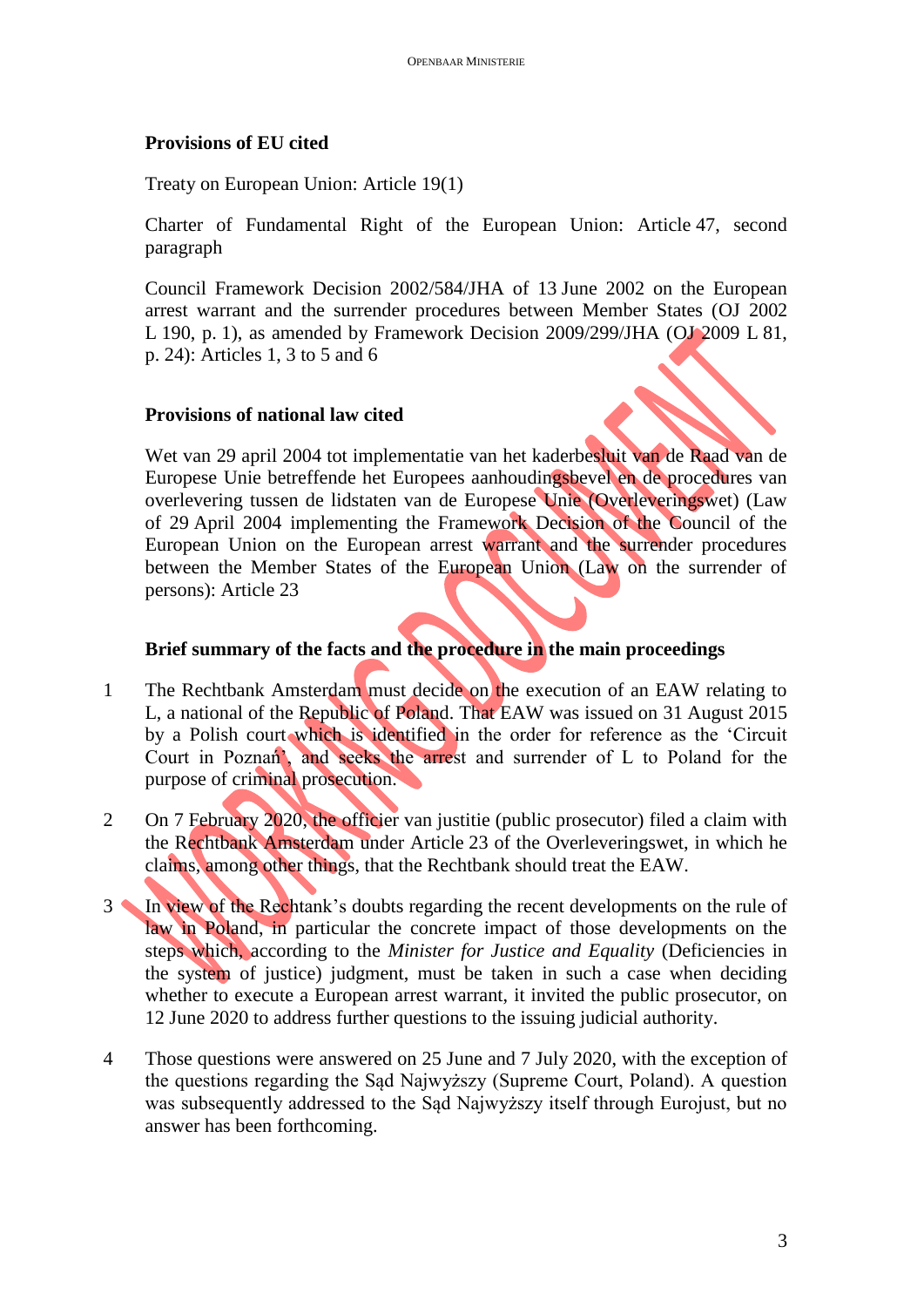#### **Main submissions of the parties to the main proceedings**

- 5 According to L's statement of defence, the public prosecutor's application for treatment of the EAW should be dismissed as inadmissible. After all, it is clear that there is a risk that L will not receive a fair trial in Poland. On the basis of the *Minister for Justice and Equality (Deficiencies in the system of justice) judgment,* the Rechtbank is obliged in such a case to request all necessary information from the issuing judicial authority, but this has not yielded the desired result: of the ten substantive questions raised by the Rechtbank in its interim judgment of 12 June 2020, only two have been answered by the Polish judicial authorities. The dialogue referred to in the *Minister for Justice and Equality* (Deficiencies in the system of justice) judgment has thus not taken place. The Rechtbank therefore cannot properly assess the seriousness of the risk of breach of the fundamental right to a fair trial.
- 6 The public prosecutor is of the view that that defence does not succeed. It is not clear from the *Minister for Justice and Equality* (Deficiencies in the system of justice) judgment what the consequence of the issuing judicial authority's failure to engage (fully) in dialogue should be. Nor does this follow from the Overleveringswet.

## **Brief summary of the reasons for the referral**

- 7 There is no reason to refuse surrender on the grounds referred to in Articles 3 to 5 of Framework Decision 2002/584/JHA. Nevertheless, the Rechtbank is faced with the question whether it should execute the EAW, in view of the recent legislative developments in the Republic of Poland concerning the independence of the Polish judiciary.
- 8 Following the *Minister for Justice and Equality* (Deficiencies in the system of justice) judgment, the Rechtbank assumes, in any case relating to an EAW issued by a court in the Republic of Poland for the purpose of conducting a prosecution, that there is in general a real risk in that Member State of the fundamental right to a fair trial, as guaranteed by the second paragraph of Article 47 of the Charter of Fundamental Rights of the European Union, being breached on account of systemic or generalised deficiencies regarding the independence of the judiciary of the issuing Member State. <sup>1</sup> Because of the general real risk identified, the Rechtbank has investigated ever since:

whether those systemic or generalised deficiencies are liable to have a negative impact at the level of the courts of that State with jurisdiction over those proceedings to which the requested person will be subject  $2$  and, if so,

<sup>1</sup> See judgment in *Minister for Justice and Equality* (Deficiencies in the system of justice), paragraph 61.

<sup>2</sup> *Ibid.*, paragraph 74.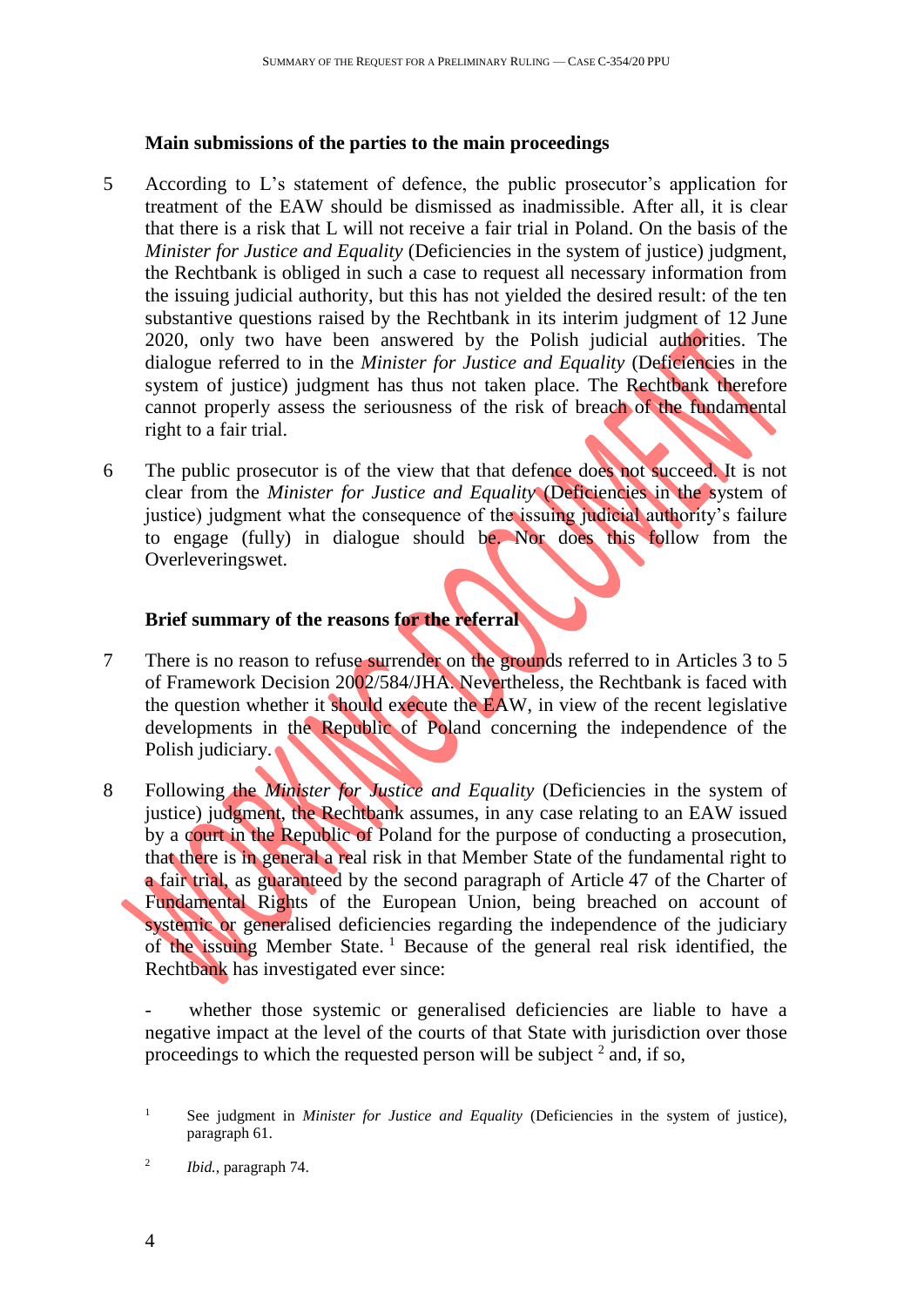whether, 'in the light of the specific concerns expressed by the individual concerned and any information provided by him, … there are substantial grounds for believing that he will run a real risk of breach of his fundamental right to an independent tribunal and, therefore, of the essence of his fundamental right to a fair trial, having regard to his personal situation, as well as to the nature of the offence for which he is being prosecuted and the factual context that form the basis of the European arrest warrant'.<sup>3</sup>

- 9 To that end, the Rechtbank is holding a dialogue with the authority which issued the EAW. On 4 October 2018, in a case concerning another Polish EAW, the Rechtbank enquired which courts have jurisdiction over the criminal prosecution of the requested person and asked questions, in respect of those courts, on changes in staffing (II A), on allocation and handling of cases (II B), on disciplinary cases or other (disciplinary) measures (II C), on procedures to protect the right to an independent tribunal (II D) and on the 'extraordinary appeal' procedure (II E).
- 10 In a judgment of 27 September 2019, the Rechtbank ruled that, in the light of the responses it had received in many cases since its judgment of 4 October 2018, it was, at that point, sufficiently informed as to the impact of the systemic defects identified at the level of those courts with jurisdiction over the proceedings to which the requested persons will be subject. That impact was in fact such that, in the opinion of the Rechtbank, the systemic defects referred to *could* have a *negative* impact on those courts in *all* cases. Questions II A, B, D and E therefore no longer needed to be asked unless there were new, relevant developments. However, the questions on disciplinary cases and other (disciplinary) measures (II C) did still need to be asked.
- 11 In a judgment of 16 January 2020, the Rechtbank ruled inter alia that:
	- although the information available on the overall picture of disciplinary cases and other disciplinary or non-disciplinary measures against Polish judges was very worrying, and the most recent developments were unfavourable, that overall picture was not yet sufficient in principle to assume in concrete situations that the right to a fair trial of a requested person would be compromised;

information on disciplinary cases and other (disciplinary) measures continued to be important in answering the question of whether there are substantial grounds to believe that a requested person will run a real risk of breach of his fundamental right to an independent tribunal and, therefore, of the essence of his fundamental right to a fair trial, having regard to his personal situation, the nature of the offence for which he is being prosecuted and the factual context that forms the basis of the European arrest warrant, but that that information could not have led, as things stood at the time, to the surrender being refused without additional details about the requested

3 *Ibid*., paragraph 75.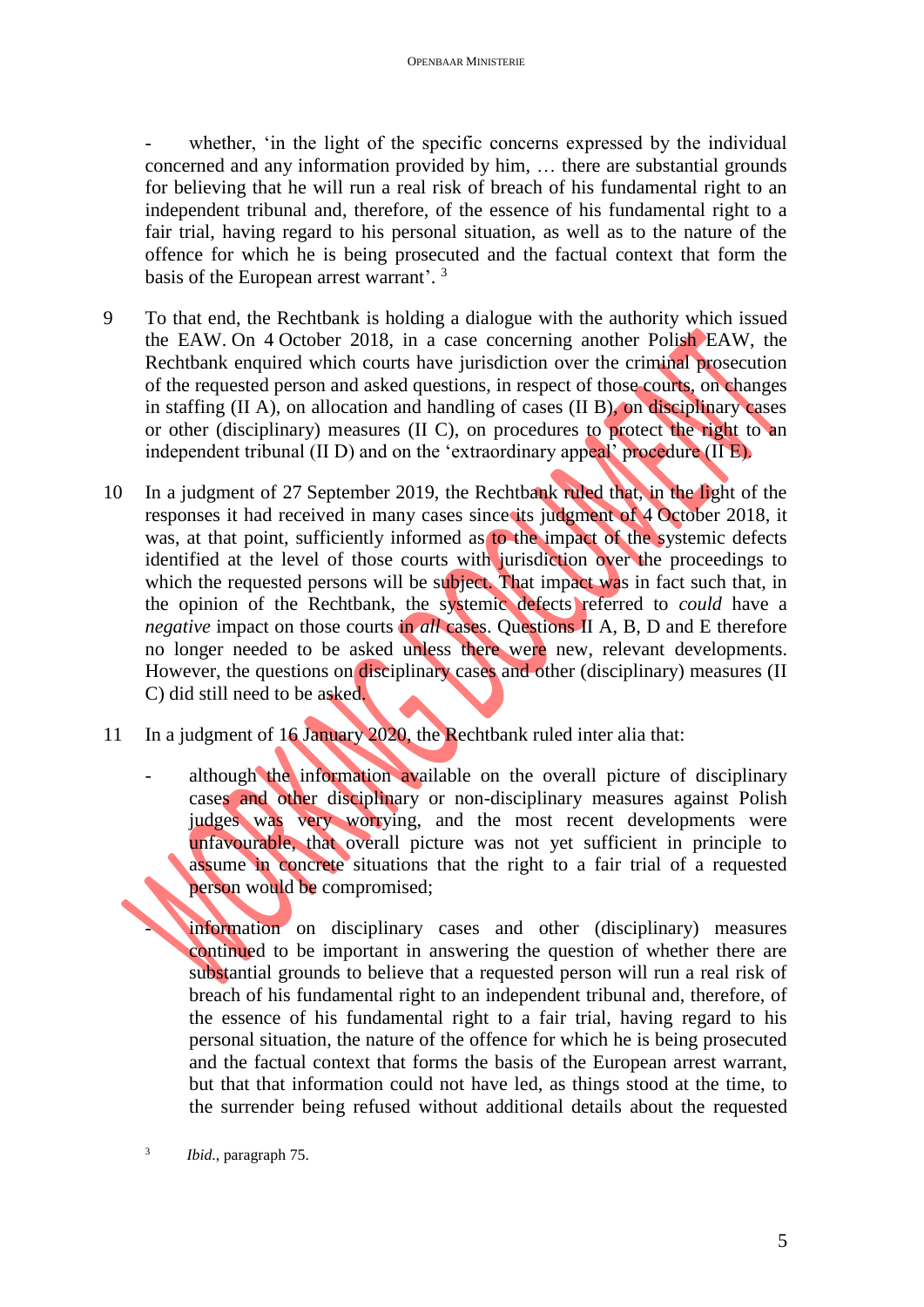person's personal situation, which would further contribute to the fear that his right to a fair trial would be compromised;

- since the requested person had not provided such information, there was no reason to wait any longer for the answers to the questions already raised concerning disciplinary cases and other (disciplinary) measures, with the Rechtbank taking the view that, if it considered it necessary in the light of new relevant developments, it would ask further questions.
- 12 In the period before and after the *Minister for Justice and Equality* (Deficiencies in the system of justice) judgment, there have been developments giving rise to serious concerns about the independence of the judiciary in Poland. For example, between 2017 and 2018, the Minister for Justice replaced more than 100 presidents and vice-presidents of courts. In addition, several Polish judges have been subject to disciplinary proceedings due to the content of their work or because they exercised the right to freedom of expression. Finally, there is a lack of independent and effective constitutional review in Poland.
- 13 According to the Rechtbank, further developments shortly before and after the ruling of 16 January 2020 are indicative of such increased pressure on the independence of the judiciary in Poland that it may have an impact on its decision regarding the surrender and on the line taken in the judgment of 16 January 2020. The Rechtbank cites, inter alia, the new law on the judiciary of 20 December 2019, which entered into force on 14 February 2020, and the fact that the board of the European Network of Councils for the Judiciary proposed in May 2020 to remove the Krajowa Rada Sądownictwa, the Polish National Council of the Judiciary, as a member. It also refers to the judgments of the Court of Justice of 19 November 2019, *A.K. and Others* (Independence of the Disciplinary Chamber of the Sąd Najwyższy), Joined Cases C-585/18, C-624/18 and C-625/18, EU:C:2019:982, and of 26 March 2020, *Miasto Łowicz and Prokurator Generalny zastępowany przez Prokuraturę Krajową* (Disciplinary regime for judges), Joined Cases C-558/18 and C-563/18, EU:C:2020:234, the Order of the Court of 8 April 2020, *European Commission* v *Republic of Poland*, C-791/19 R, EU:C:2020:277, and the fourth infringement procedure the Commission launched against Poland on 29 April 2020 in respect of the new law on the judiciary of 20 December 2019 referred to above.
- 14 On the basis of those developments, the Rechtbank concluded that the Krajowa Rada Sądownictwa — which appoints the members of the Disciplinary Chamber of the Sąd Najwyższy — is not a body which is impartial and independent of the legislative and executive powers and that the Disciplinary Chamber — which adjudicates disciplinary cases against judges of the Sąd Najwyższy and the ordinary courts — is not a court or tribunal within the meaning of EU law. The independence of the Disciplinary Chamber of the Sąd Najwyższy is not guaranteed nor is that of the Sąd Najwyższy and the ordinary courts — including the authority that issued the EAW in the present case. Indeed, Polish judges are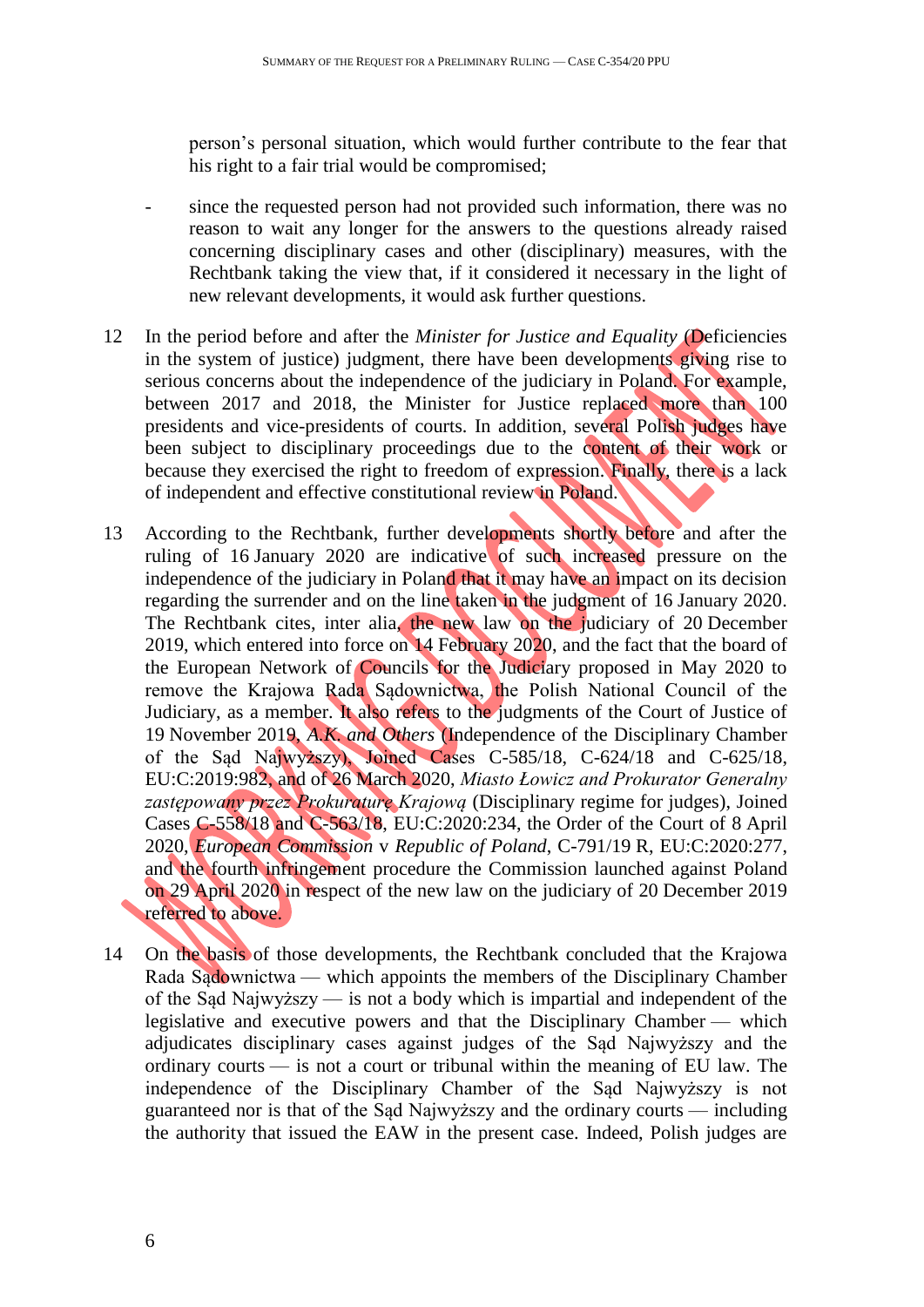now at risk of disciplinary proceedings which could result in a case being brought before a body the independence of which is not guaranteed.

# **First question**

- 15 In the light of those developments, the first question that arises is whether an executing judicial authority should execute an EAW issued by a court the independence of which is no longer guaranteed as a result of developments subsequent to the issuing of the EAW.
- 16 Indeed, according to the Court of Justice, Framework Decision 2002/584 is founded on the principle that decisions relating to EAWs are attended by all the guarantees appropriate for judicial decisions, inter alia those resulting from fundamental rights and fundamental legal principles. That means that the decision on issuing an EAW must also be taken by a judicial authority which meets the requirements inherent in effective judicial protection, including the guarantee of independence. <sup>4</sup> The Rechtbank infers from the judgments of the Court of Justice of 27 February 2018, *Associação Sindical dos Juízes Portugueses*, C-64/16, EU:C:2018:117, and of 24 June 2019, *Commission* v *Poland* (Independence of the Sąd Najwyższy), C-619/18, EU:C:2019:531, on the requirement of independence under Framework Decision 2002/584/JHA, Article 19(1), second subparagraph, TEU and Article 47, second paragraph, of the Charter, that a court which issues an EAW must meet the requirements of effective or actual judicial protection. Rules that provide protection against external pressure or influence that could compromise independence of judgment in the cases submitted to that court are therefore necessary.
- 17 A court that has issued an EAW should, in the view of the Rechtbank, continue to meet those requirements even after the EAW has been issued. The responsibilities of such a court at that stage are, in the view of the Rechtbank, 'responsibilities which are inherent<sup> $5$ </sup> in the issuing of that EAW in the execution of which the issuing judicial authority must act independently. Furthermore, such tasks fall within the scope of EU law, <sup>6</sup> with the result that the exercise of those responsibilities must comply with the requirements of effective judicial protection and thus the requirement of independence.
- 18 In the light of the conclusions set out in paragraph 14 above, the Rechtbank finds that, as a result of the amendment to national legislation after the issue of the EAW, the court which issued the EAW no longer meets the requirements of

<sup>4</sup> *Ibid*., paragraph 56.

<sup>5</sup> Judgment of 27 May 2019, *OG and PI* (The Public Prosecutor's Office in Lübeck and in Zwickau), C-508/18 and C-82/19 PPU, EU:C:2019:456, paragraph 74.

<sup>6</sup> See judgment of 27 February 2018, *Associação Sindical dos Juízes Portugueses*, C-64/16, EU:C:2018:117, paragraph 34.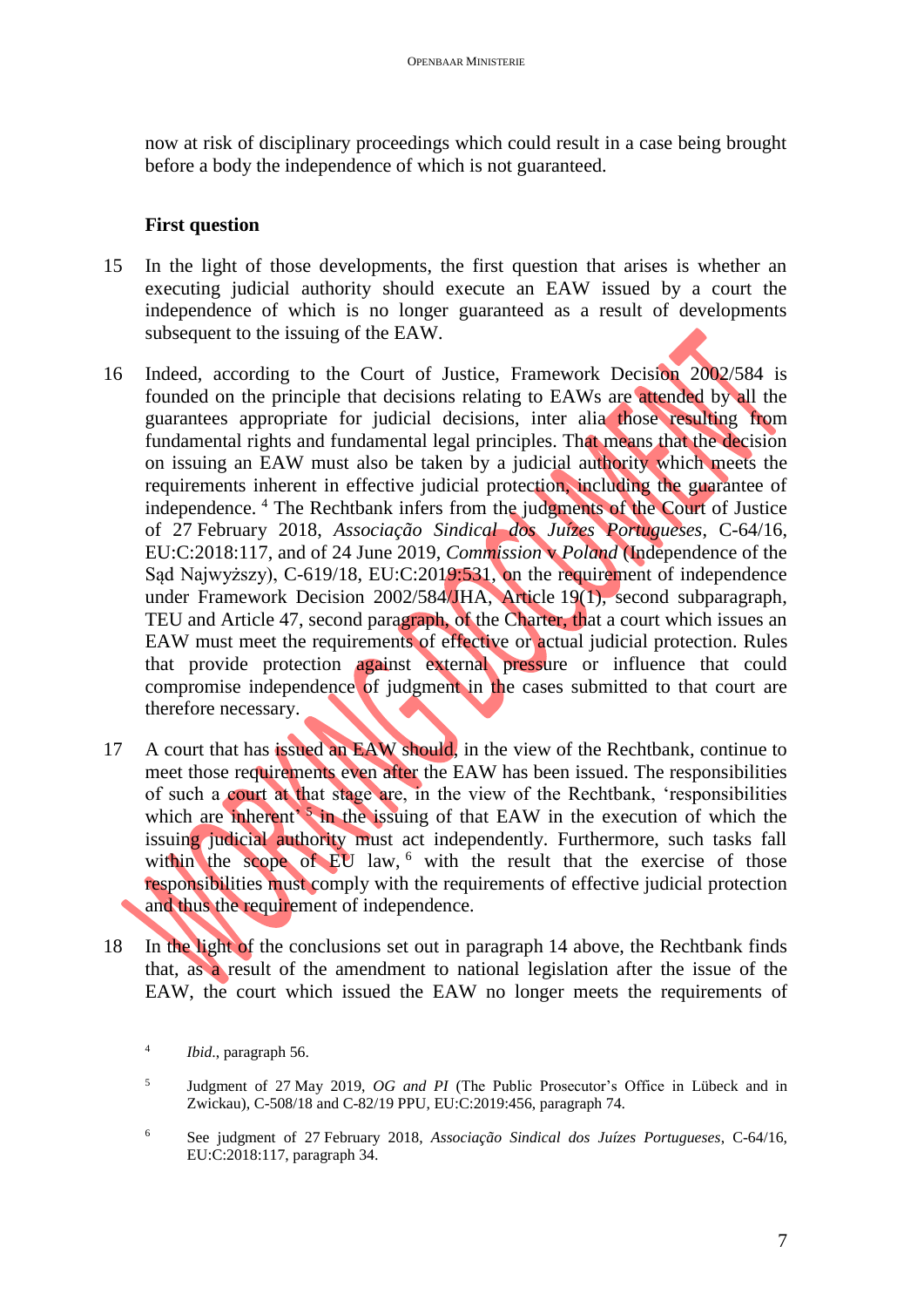effective or actual judicial protection, because that legislation no longer guarantees its independence vis-à-vis the legislative and/or executive powers. The Rechtbank questions whether EU law precludes it, as the executing judicial authority, from executing an EAW issued by such a court in such circumstances.

## **Second question**

- 19 This question is raised in case Question 1 is answered in the negative. In that case, the Rechtbank considers as follows.
- 20 In paragraph 14 above it was concluded that, following recent developments in Poland, the independence of the courts is no longer guaranteed. It follows, according to the Rechtbank, that there are such systemic and generalised deficiencies with regard to the independence of the Polish judiciary that the right to an independent tribunal is no longer guaranteed for any suspected person brought to trial in the Republic of Poland, irrespective of his personal circumstances, the nature of the offence of which he is suspected and the factual context that forms the basis of the EAW. In other words: it follows from that conclusion that there is a real risk in the Republic of Poland of breach of the fundamental right to a fair trial for any suspected person — and thus also for the requested person. That real risk relates to the fact that all those courts are no longer independent on account of systemic or generalised deficiencies.<sup>7</sup>
- 21 That raises the question of whether that finding is sufficient without (further) dialogue with the issuing judicial authority and without (the need for) further examination of whether the systemic deficiencies have a negative impact on the courts that will actually try the requested person and whether that person, given his personal circumstances, faces a real risk that the essence of his fundamental right to a fair trial will be compromised (see the assessment framework in paragraph  $8$  above) — to justify declining to execute the EAW.
- 22 According to the Rechtbank, that question must be answered in the affirmative. The Rechtbank is of the view that the *Minister for Justice and Equality* (Deficiencies in the system of justice) judgment can be read in such a way as not to apply to cases in which the systemic or generalised deficiencies relating to the independence of the judiciary are such that the legislation in the issuing Member State no longer fundamentally guarantees the independence of the courts, such that the negative impact of the deficiencies in individual cases must be regarded as a given even without further assessment.

<sup>7</sup> See judgment in *Minister for Justice and Equality* (Deficiencies in the system of justice), paragraph 61.